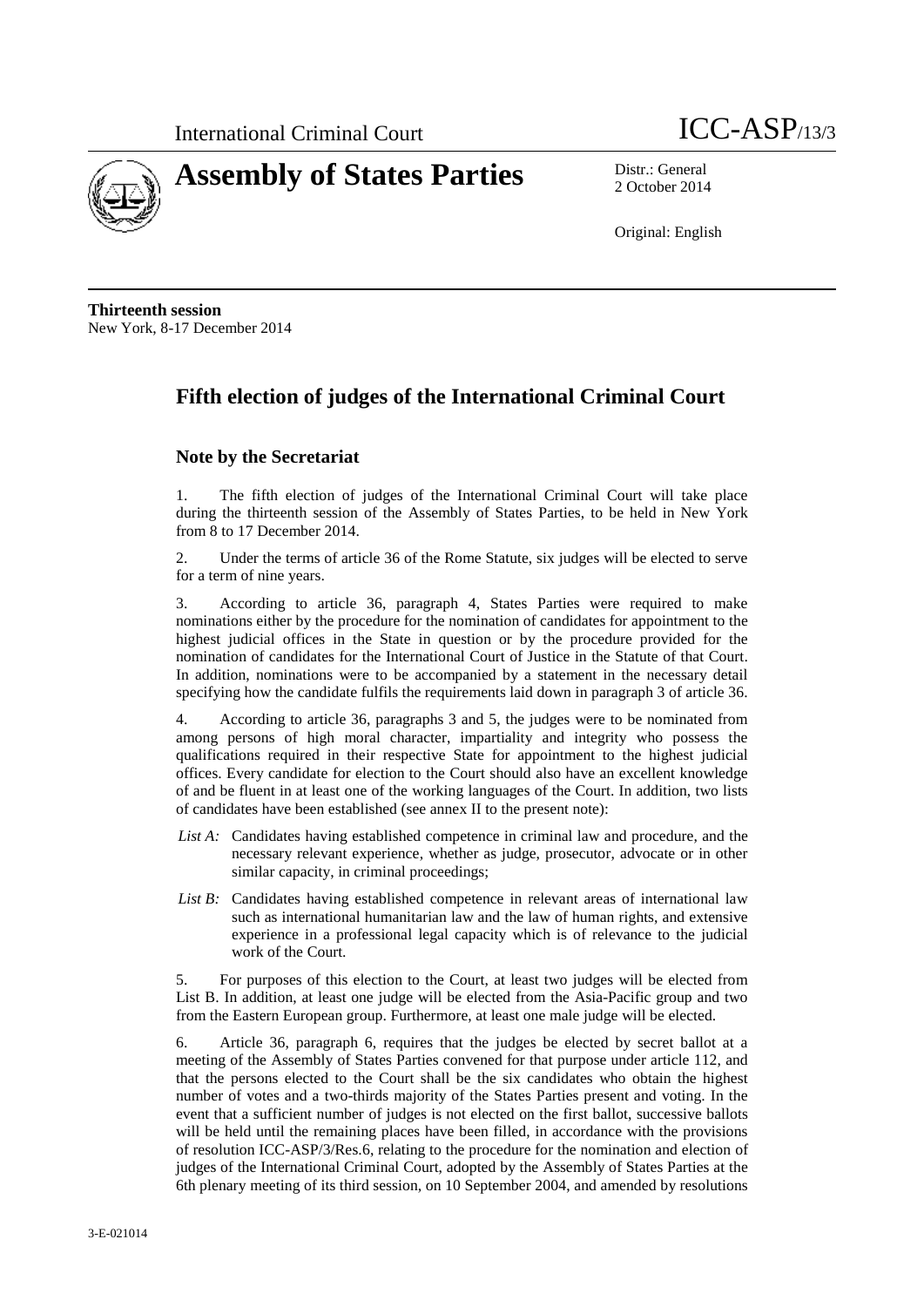ICC-ASP/5/Res.5 and ICC-ASP/12/Res.8, adopted by the Assembly at the 9th plenary meeting of its resumed fifth session and the  $12<sup>th</sup>$  plenary meeting of its twelfth session, on 1 February 2007 and on 27 November 2013, respectively.

7. Under the terms of article 36, paragraphs 7 and 8, no two judges may be nationals of the same State, and the States Parties shall, in the selection of judges, take into account the need, within the membership of the Court, for the representation of the principal legal systems of the world; equitable geographical representation; and a fair representation of female and male judges. In addition, States Parties are required to take into account the need to include judges with legal expertise on specific issues, including, but not limited to, violence against women or children.

8. In accordance with paragraph 13 of resolution ICC-ASP/3/Res.6, the nomination period was opened on 28 April 2014, by a decision of the Bureau of the Assembly of States Parties, and closed on 20 July 2014. The nomination period was initially opened for 12 weeks. In accordance with paragraph 11 of the same resolution, the President of the Assembly extended the nomination period once, for two weeks. Seventeen nominations were received by the closing date of 3 August 2014.

9. As required by paragraph 8 of the same resolution, the Secretariat of the Assembly of States Parties placed the nominations of candidates for judges, together with the accompanying statements referred to in article 36 of the Statute and other supporting documentation on the Internet web site of the International Criminal Court<sup>1</sup> as soon as they were received.

10. In accordance with paragraph 9 of resolution ICC-ASP/3/Res.6, a list in the English alphabetical order of all persons nominated, with accompanying documents, is contained in annex I to the present note (see ICC-ASP/13/3/Add.1). Three additional lists are provided in further annexes containing the names of the candidates organized according to List A or B (annex II), by regional group (annex III) and by gender (annex IV).

11. The procedure to be followed for the election of judges is laid down in paragraphs 15 to 25 of resolution ICC-ASP/3/Res.6.

12. A guide for the fifth election of judges is contained in document ICC-ASP/13/21.

<sup>&</sup>lt;sup>1</sup> http://www.icc-cpi.int, under Assembly of States Parties.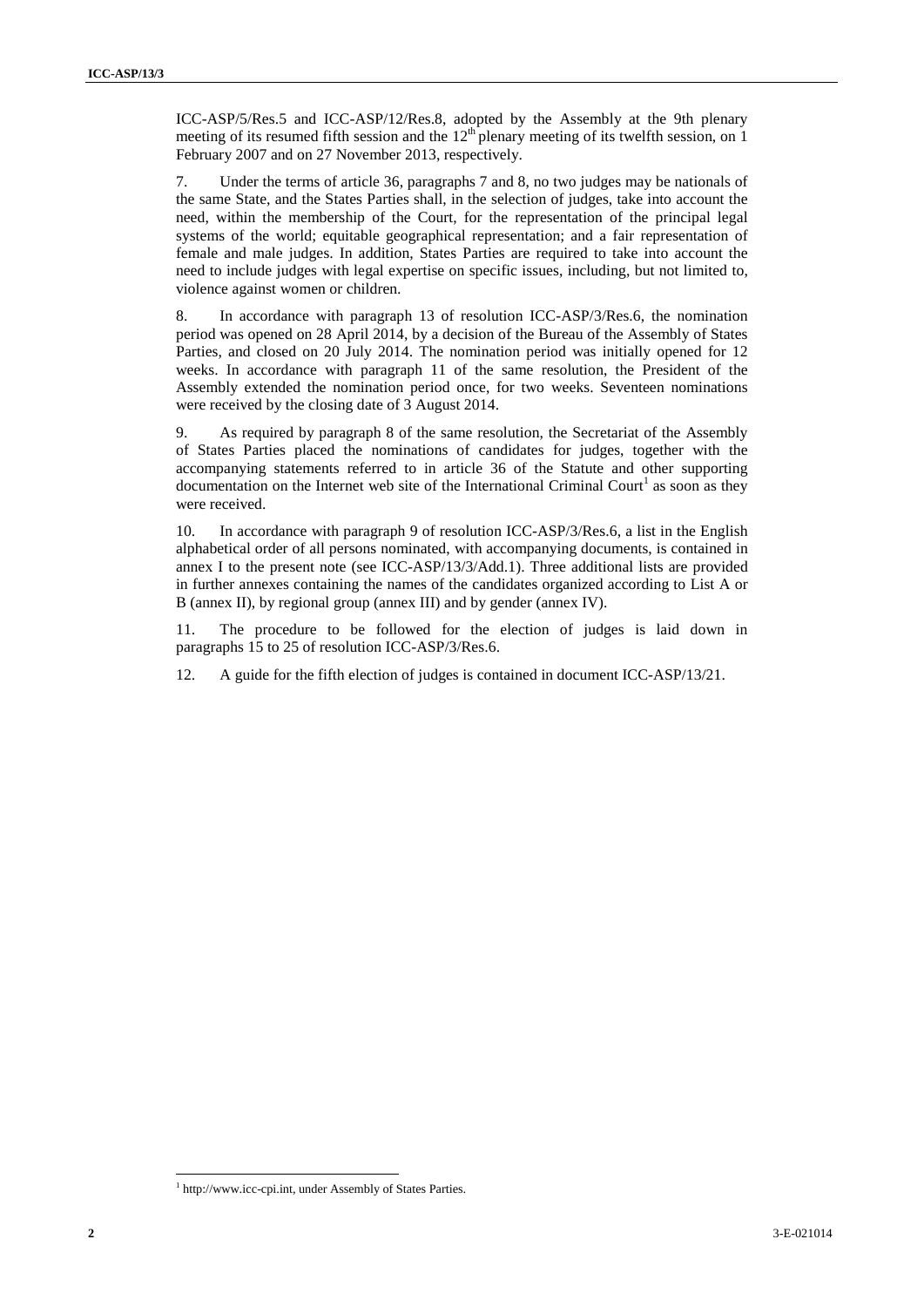# **Annex I**

# **Alphabetical list of candidates (with statements of qualifications)**

*[see ICC-ASP/13/3/Add.1]*

# **Annex II**

## **List of candidates organized according to Lists A and B**

## **List A List B**

- 1. BAHLOUL, Abdelkader
- 2. CHUNG, Chang-ho
- 3. GONTŠAROV, Pavel
- 4. HOFMA SKI, Piotr
- 5. PEREIRA, Maria Natércia Gusmão
- 6. SCHMITT, Bertram
- 7. THELIN, Krister
- 8. UGREKHELIDZE, Mindia
- 1. ALAPINI-GANSOU, Reine Adelaide Sophie
- 2. BENNEH, Emmanuel Yaw
- 3. BIRMONTIEN . Toma
- 4. BRANT, Leonardo Nemer Caldeira
	- UR EVI, Zlata
- 6. KOVÁCS, Péter
- 7. MINDUA, Antoine Kesia-Mbe
- 8. PERRIN DE BRICHAMBAUT, Marc Pierre
- 9. RATIARAISOA, Harimahefa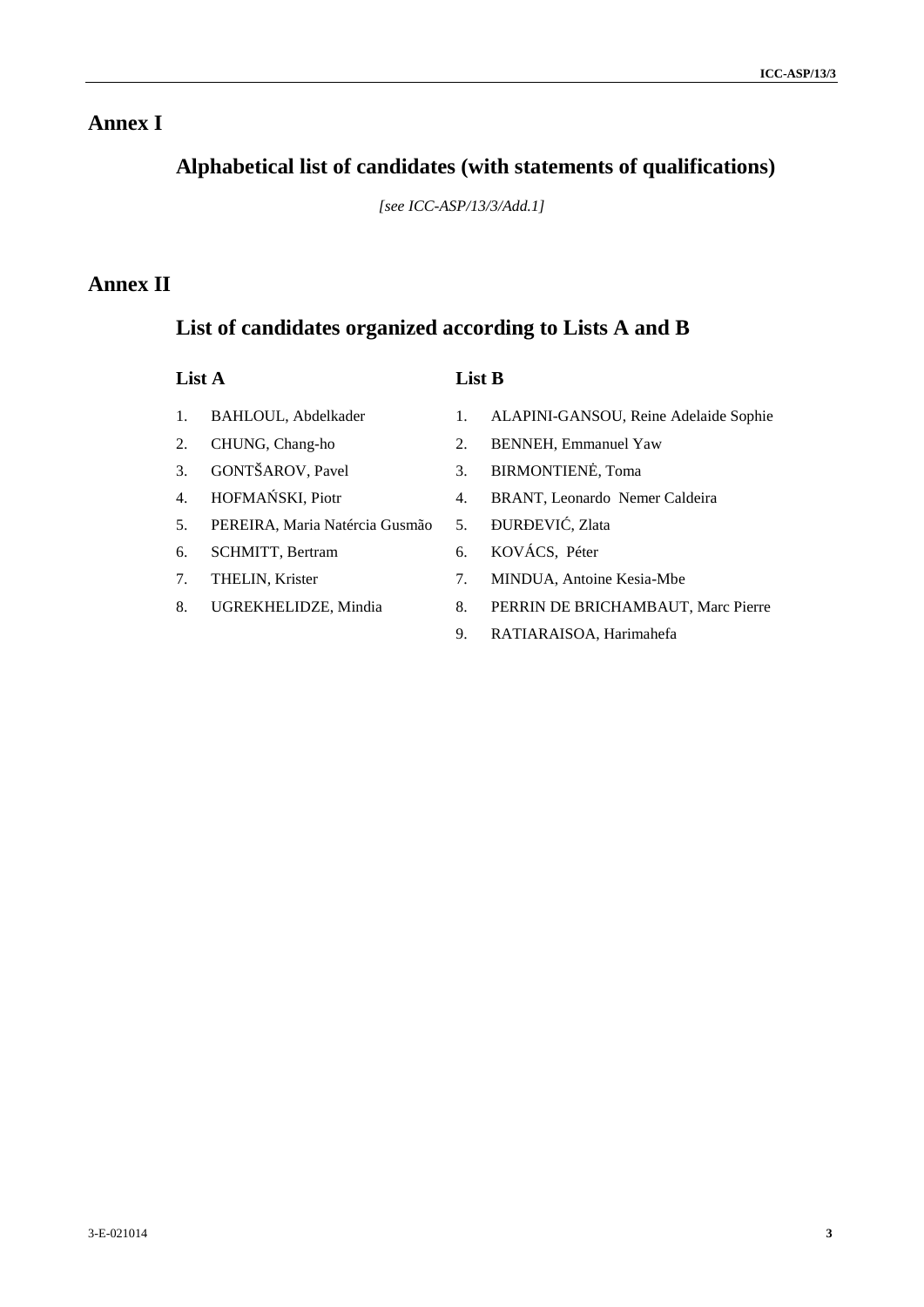## **Annex III**

# **List of candidates organized by regional group**

### **Group of African States**

- 1. ALAPINI-GANSOU, Reine Adelaide Sophie
- 2. BAHLOUL, Abdelkader
- 3. BENNEH, Emmanuel Yaw
- 4. MINDUA, Antoine Kesia-Mbe
- 5. RATIARAISOA, Harimahefa

### **Group of Asia-Pacific States**

- 1. CHUNG, Chang-ho
- 2. PEREIRA, Maria Natércia Gusmão

## **Group of Eastern European States**

- 1. BIRMONTIEN, Toma
- 2. UR EVI, Zlata
- 3. GONTŠAROV, Pavel
- 4. HOFMA SKI, Piotr
- 5. KOVÁCS, Péter
- 6. UGREKHELIDZE, Mindia

## **Group of Latin American and Caribbean States**

1. BRANT, Leonardo Nemer Caldeira

#### **Group of Western European and other States**

- 1. PERRIN DE BRICHAMBAUT, Marc Pierre
- 2. SCHMITT, Bertram
- 3. THELIN, Krister